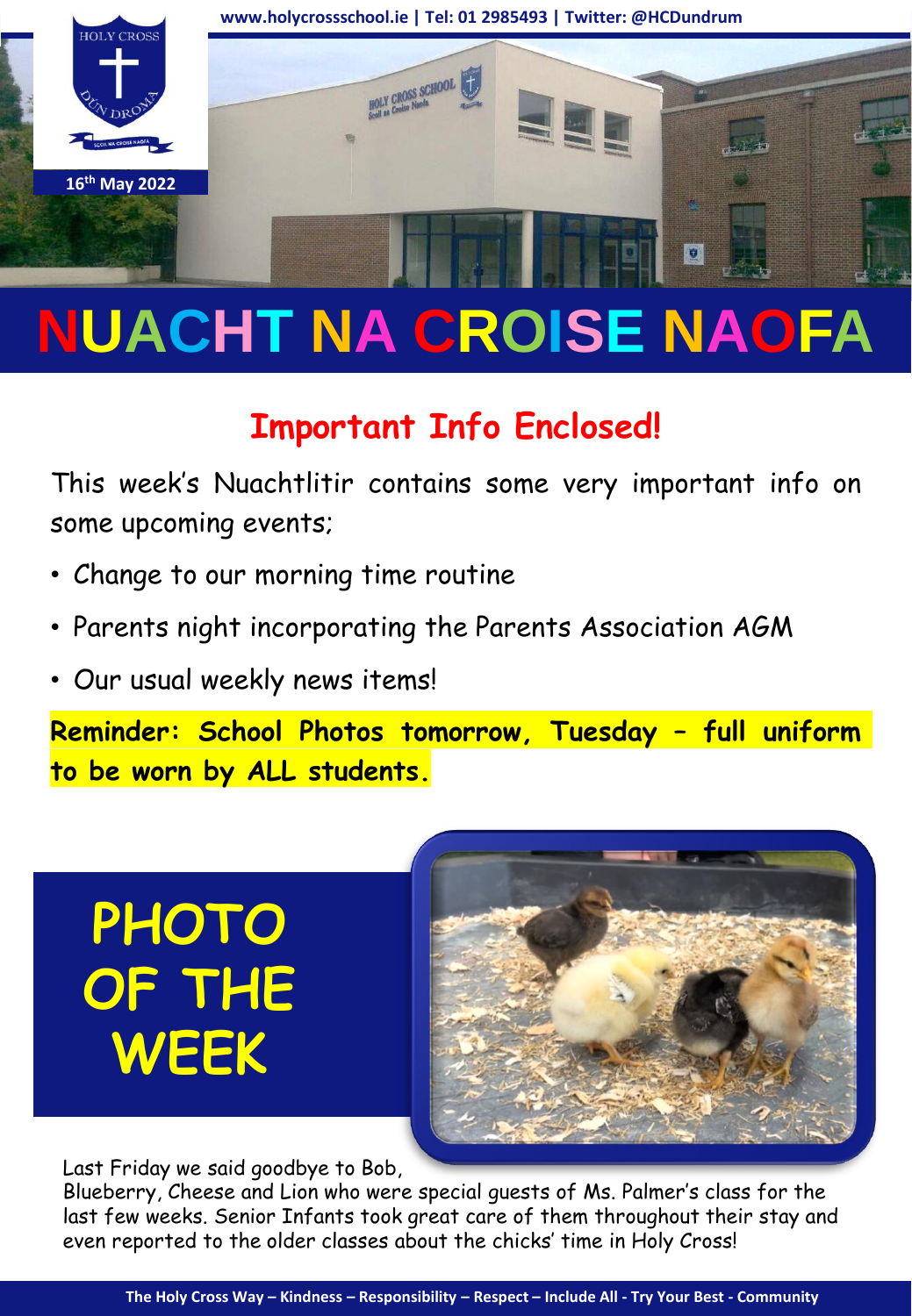

#### **Morning Time Routine Changes**

As you know, due to Covid 19, over the last two years we had to put in place some changes to our daily routines for safety reasons. These included separating break times, staggering leaving times and changing our morning time routine. Thankfully these changes have gone quite smoothly and in particular, our morning time routine where children have a 20 minute window in which to arrive to school and go directly to their classrooms, has been a great success. It allows the school day to start very calmly and each child is welcomed individually to their classes by their teacher. It also allows parents a little more flexibility in the morning times.

Next September, we will be reverting to our traditional, pre-Covid routines in the school but we would like to try and keep our morning time routine *IF* POSSIBLE. The Department of Education has guidelines on the length of the school day and our Covid morning time routine meant that our school day was actually longer than regulation. To bring our school day in line with these Department timeframes we will be changing the morning time arrival routine slightly.

**For the month of June, we will trial a new morning time routine. From Wednesday 1st June the school will now open at 9:00am. The children can enter the school between 9:00am and 9:10am. The children will continue to go directly to the classes at this time where they will be welcomed by their class teachers.**

We hope that this reduction in the arrival window does not cause too much difficulty to parents in the morning time. We would ask all parents not to drop their children to school earlier than this time as they cannot be supervised in the yards.

Following this trial in June we will review the routines and any further changes we deem necessary over the summer will be communicated to all families in plenty of time before our return in September.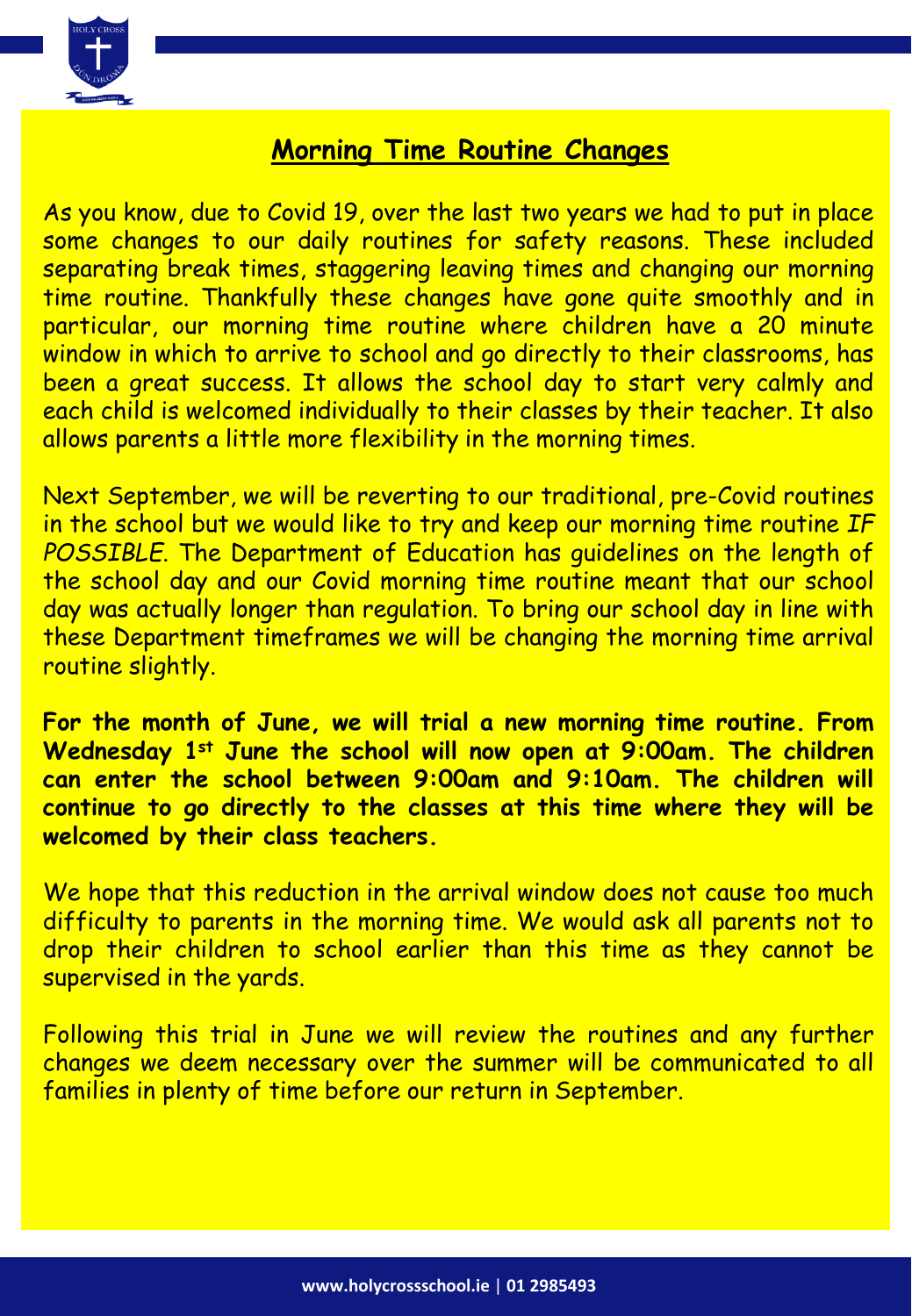

#### **Parents Evening incorporating PA AGM**

The Parents Association (PA) of Holy Cross is made up of all the parents and guardians of children in the school. The work carried out by the PA is led by a committee of parents (PA Committee).

As many of you will know the work of the Holy Cross PA Committee was suspended in March 2020 due to the Covid 19 pandemic. Over the past few months as restrictions have lifted, the committee members have given their time to get some events back up and running.

As we are hopefully heading into a more normal school year this September, it is now time to formally reinstate the PA committee so they can properly resume their activities.

The purpose of the PA is to support the school in working together to provide the best possible education for our children. It does not play the role of the Board of Management and is not a vehicle for complaints or grievances. The PA Committee organises a series of events and activities throughout the school year, supported by fundraising (e.g. the Christmas Raffle, Movie Night etc.). The PA Committee also supports specific projects as directed by the school (e.g. fundraising contributing to the purchasing of HEPA filters for classrooms).

#### **The PA will host a Parent's Night incorporating their AGM on Wednesday May 25th at 7.45pm.**

The three remaining committee members will resume their roles on the committee, and are seeking four new members to join them in managing the work of the PA. If you would like to put your name forward for election to the committee for a three year term, please email Mr. McGrath at [principal@holycrossschool.ie](mailto:principal@holycrossschool.ie) by Monday 23rd May.

*With a full calendar of activities on the horizon, lots of helpers will be needed throughout the year so if you would just like to give a hand at one of the events there will be an opportunity to add your name to a helpers list for that purpose on the night.*

*The PA Committee*